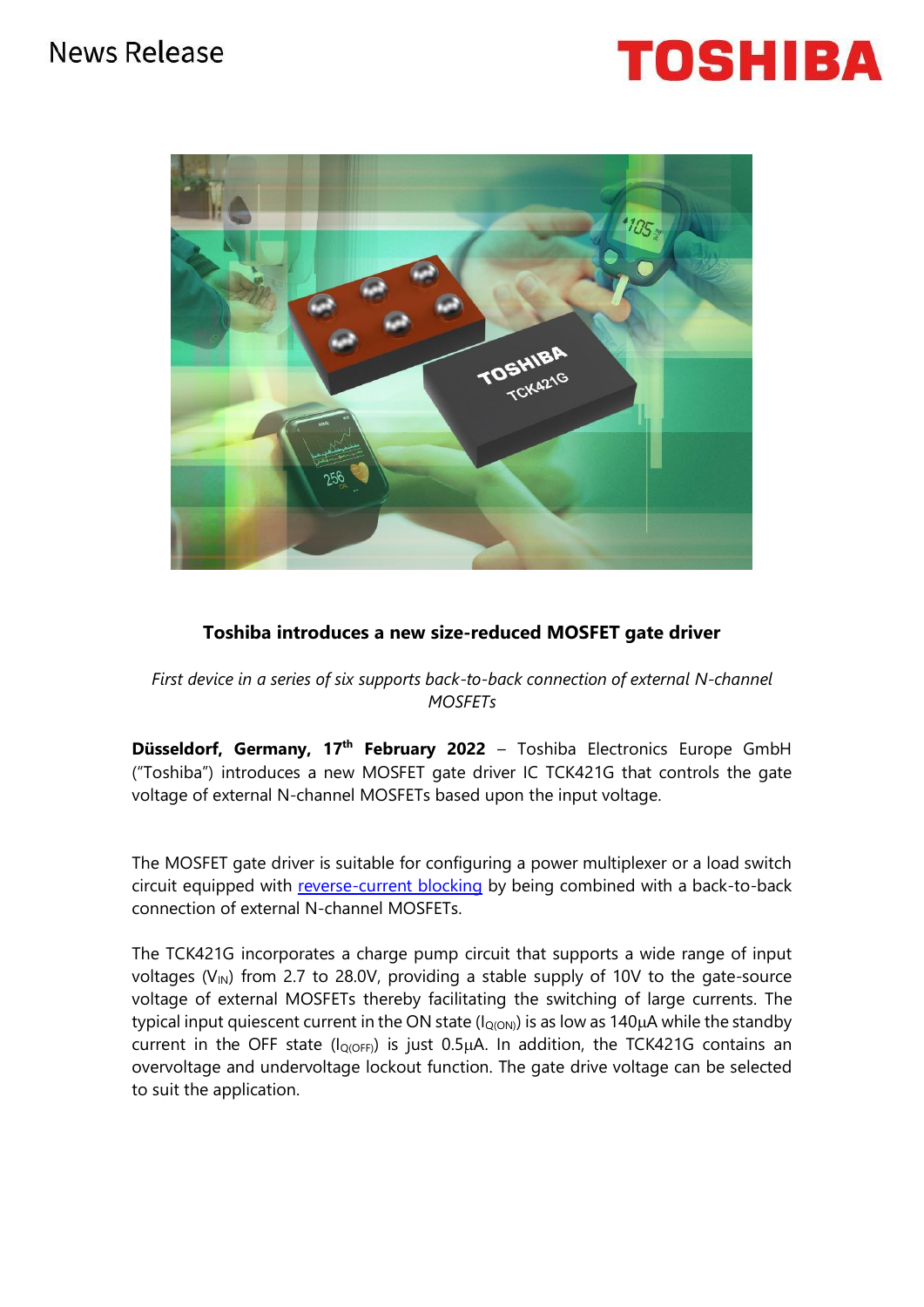

Housed in the chip scale WCSP6G package, the device has a footprint of just 1.2mm x 0.8mm and a height of 0.35mm. This is one of the smallest packages in the industry and allows use in densely packed devices such as wearables and smartphones.

The TCK421G is the first product launched in a series that will eventually comprise six devices. Due to its high efficiency and small size, the new driver can be used in a wide range of applications including battery powered, consumer and industrial equipment.

Shipment of the TCK421G starts today.

###